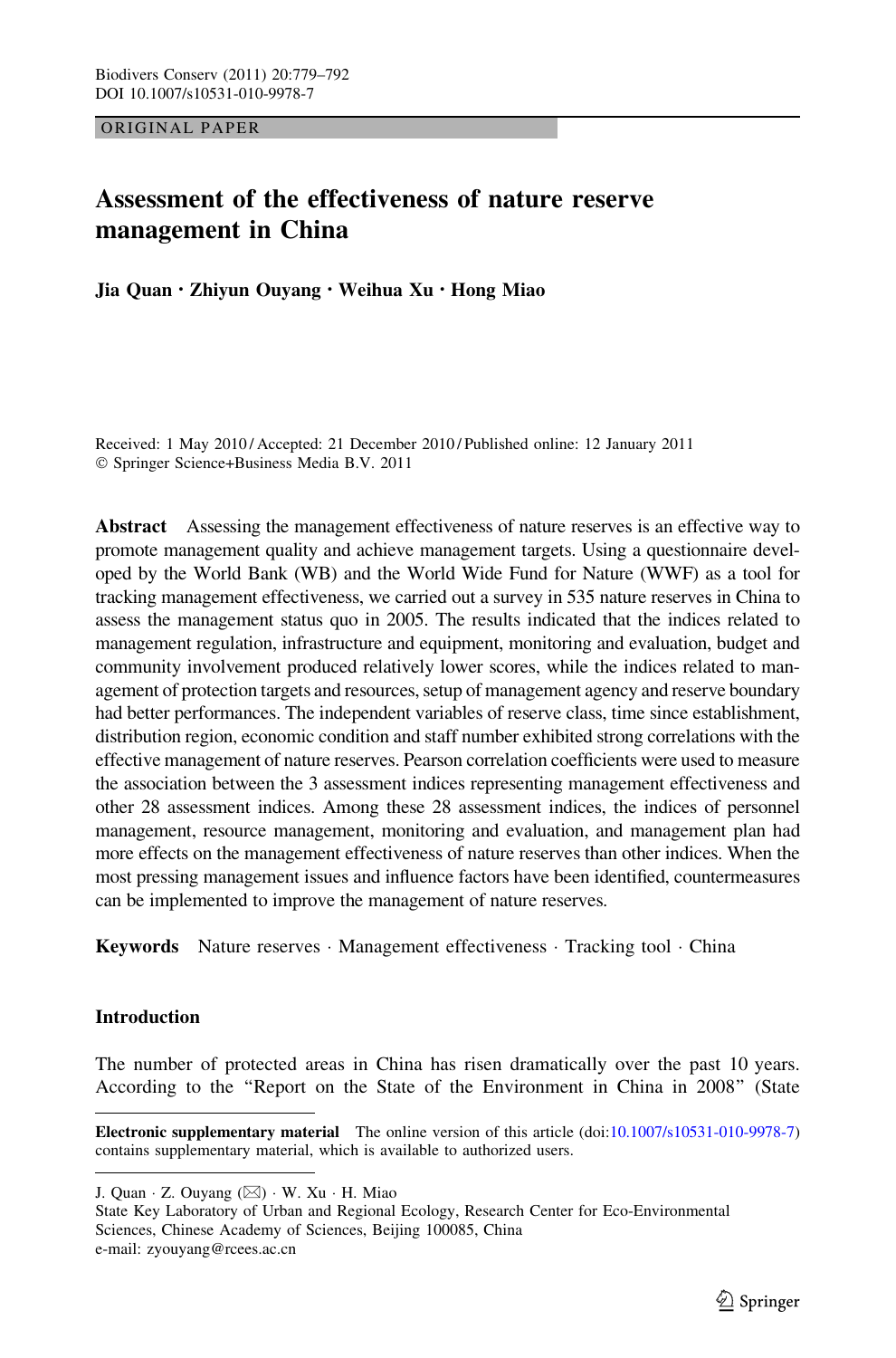Environmental Protection Administration of China [2009](#page-13-0)), China had established 2,538 nature reserves with a total area of  $1,489,430 \text{ km}^2$  by the time of the report. Protected areas are the cornerstones of most national strategies to conserve biodiversity (Howard et al. [2000\)](#page-12-0). To date, these nature reserves cover 85% of the terrestrial ecosystem types, 85% of the wild-animal species groups, more than 300 endangered wild-animal species, and major distribution regions for more than 130 valuable tree species in China (Ouyang et al. [2002](#page-13-0)). Although this trend of increasing conservation is welcome, there has been some debate as to its effectiveness, and concern has arisen that China may be establishing ''paper parks'' rather than achieving sustainable conservation outcomes (Liu et al. [2003](#page-12-0)). There is increasing evidence of serious breakdowns in many protected-area systems (Stolton and Dudley [1999](#page-13-0); Hockings et al. [2004a](#page-12-0); Dudley et al. [2004](#page-12-0); Fischer [2008\)](#page-12-0). As a result, many individual protected areas are currently being degraded and destroyed (Liu et al. [2001;](#page-12-0) Hockings [2003;](#page-12-0) Dudley et al. [2004\)](#page-12-0). Protected areas can deliver environmental, social and economic benefits only if they are effectively managed (Hockings [2000\)](#page-12-0). Better management of protected areas requires an assessment of their management effectiveness.

The need to improve management strategies and the conservation effectiveness of nature reserves is urgent due to this situation. And management effectiveness assessment has been recognized as an important mechanism for both reporting on and improving protected area management (Hockings et al. [2009](#page-12-0)), which is defined as the assessment of how well protected areas are being managed—primarily the extent to which the current management is protecting values and achieving goals and objectives (Hockings et al. [2006\)](#page-12-0). Management-effectiveness assessment is an important part of systematic conservation planning and has become a key step in linking program implementation with planning and budgeting (Margules and Pressey [2000;](#page-12-0) Hockings et al. [2004a\)](#page-12-0). The assessment results can enable more systematic and transparent linkages between management objectives and management actions, identify gaps that can consequently be rectified, and provide information for decision makers and interest groups (Day et al. [2002;](#page-12-0) Hockings et al. [2004a\)](#page-12-0).

Based on the WCPA framework for assessing the management effectiveness of protected areas and protected-area systems (Hockings [2000](#page-12-0); Hockings et al. [2002\)](#page-12-0), detailed assessment indices have been established and applied to assessment practices in various countries and organizations throughout the world (Courrau [1999](#page-11-0); Ervin [2003a](#page-12-0); Hockings et al. [2004b;](#page-12-0) Xu and Melick [2007](#page-13-0)). In 2005, using a questionnaire developed by the World Bank (WB) and the World Wide Fund for Nature (WWF) as a management-effectiveness tracking tool (Stolton et al. [2003\)](#page-13-0), we carried out a survey in 634 nature reserves, including the most important nature reserves in China, and 535 of these surveys were effectively completed.

The objectives of this study are to identify the problems facing China's nature reserves and the primary influence factors for each reserve. In addition, some recommendations for improving the management effectiveness of nature reserves in China are presented.

## **Methods**

## Assessment methods

Based on the framework of the WB/WWF management-effectiveness tracking tool (Stolton et al. [2003\)](#page-13-0), our questionnaire was designed to assess the actual management situation of nature reserves in China. While designing the questionnaire, we consulted reserve-management researchers, nature-reserve staff members, and national, provincial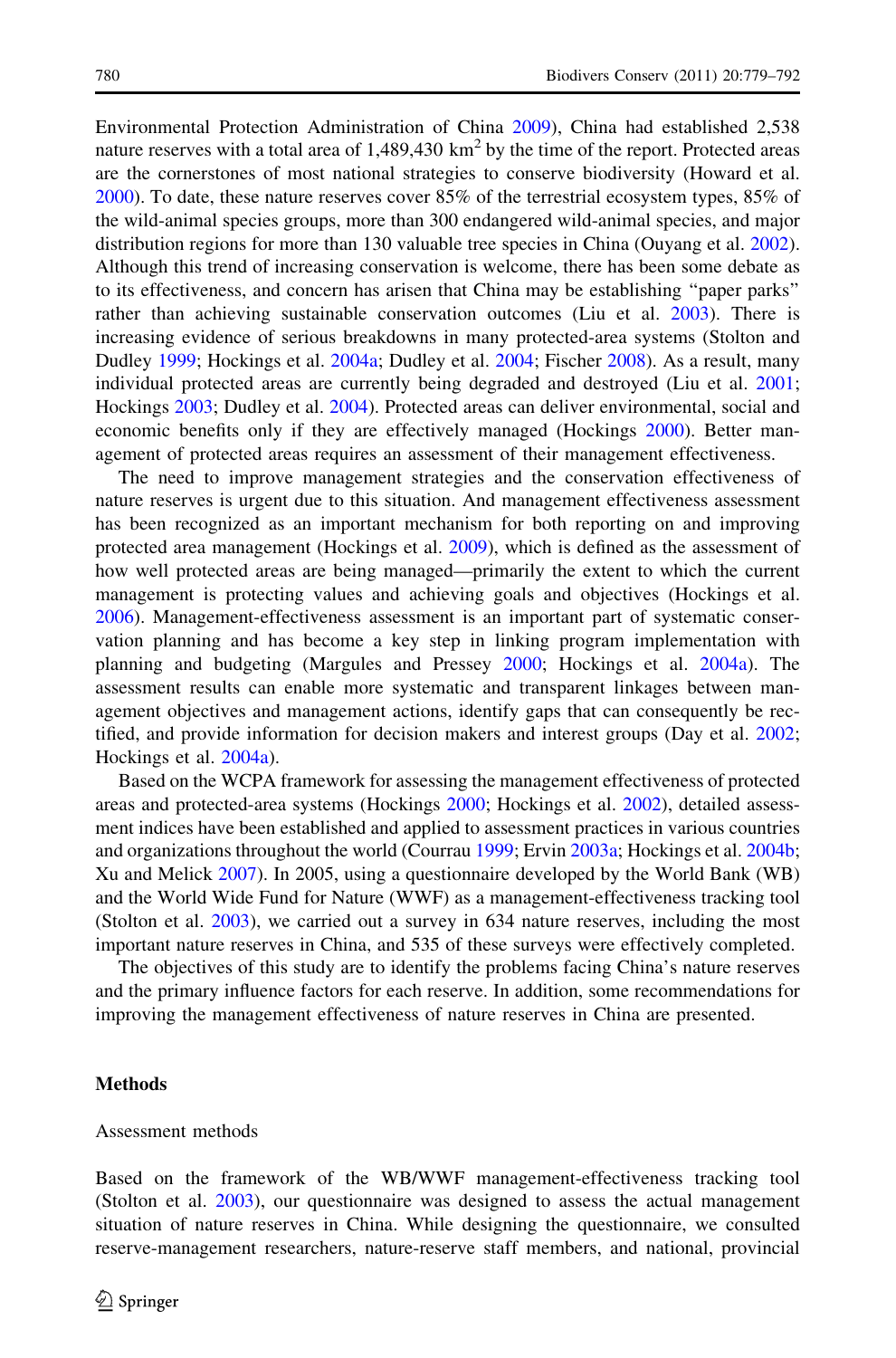and county administrative authorities to obtain opinions from as many different perspectives as possible. The questionnaire had two main sections: a basic information sheet and a scorecard for reserve-management capacity and effectiveness (hereinafter referred to as the scorecard). The basic information sheet recorded information about the site such as the reserve class, location, date of establishment, size, management authority, number of staff members, protection targets and threats. This information provides systematic knowledge about the relationships between the infrastructure, capacity and management effectiveness in each nature reserve. The scorecard involved 31 indices and 7 additional items that were classified into 4 assessment aspects: management base, management mechanism, management activity and management effectiveness (Supplementary Table 1). The assessment was made by assigning a simple score ranging from 0 (poor) to 3 (excellent). A series of four alternative answers was provided for each question to help assessors choose the appropriate score. In addition, supplementary questions elaborated on key themes in the previous questions and provided additional information and points (0 or 1). The current system assumes that all the questions covered issues of equal weight. The total scores on the scorecards ranged from 0 to 100.

## Study area

This survey involved 31 municipalities and provinces, excluding Hong Kong, Macao and Taiwan. We delivered one questionnaire to each nature reserve. Of 634 questionnaires that were delivered, all 634 were returned; 535 were effective based on the provision of complete information sheets and scorecards (Fig. [1\)](#page-3-0). And these nature reserves were divided into seven regions, three reserve classes and five reserve types (Tables [1,](#page-3-0) [2](#page-3-0), [3](#page-4-0)). These 535 nature reserves represented approximately a quarter of all of China's nature reserves in 2005.

## Data collection and analysis

The assessors were mainly the managers of the nature reserves. Data and evaluation for basic information sheets and scorecards were collected. A database was built using Microsoft Access to store the information. Scores for each assessment index and for the overall management effectiveness were obtained from the scorecards. Using Origin 7.5 and SPSS 11.5 as analytical tools (Pearson correlation coefficients, one way ANOVA and multiple comparisons), we further analyzed the survey data to assess the status and characteristics of management effectiveness in China's nature reserves.

## **Results**

## Problems facing nature reserves

The mean results for each index varied markedly across the set of surveys (Supplementary Table 2). The nature reserves surveyed showed identifiable patterns of strengths and weaknesses. In general, issues related to management regulation, infrastructure and equipment, monitoring and evaluation, budget, and community involvement were less effective.

The survey results show that, among the 535 nature reserves: only 22.80% of them has management regulations for the reserve approved by local provincial government; only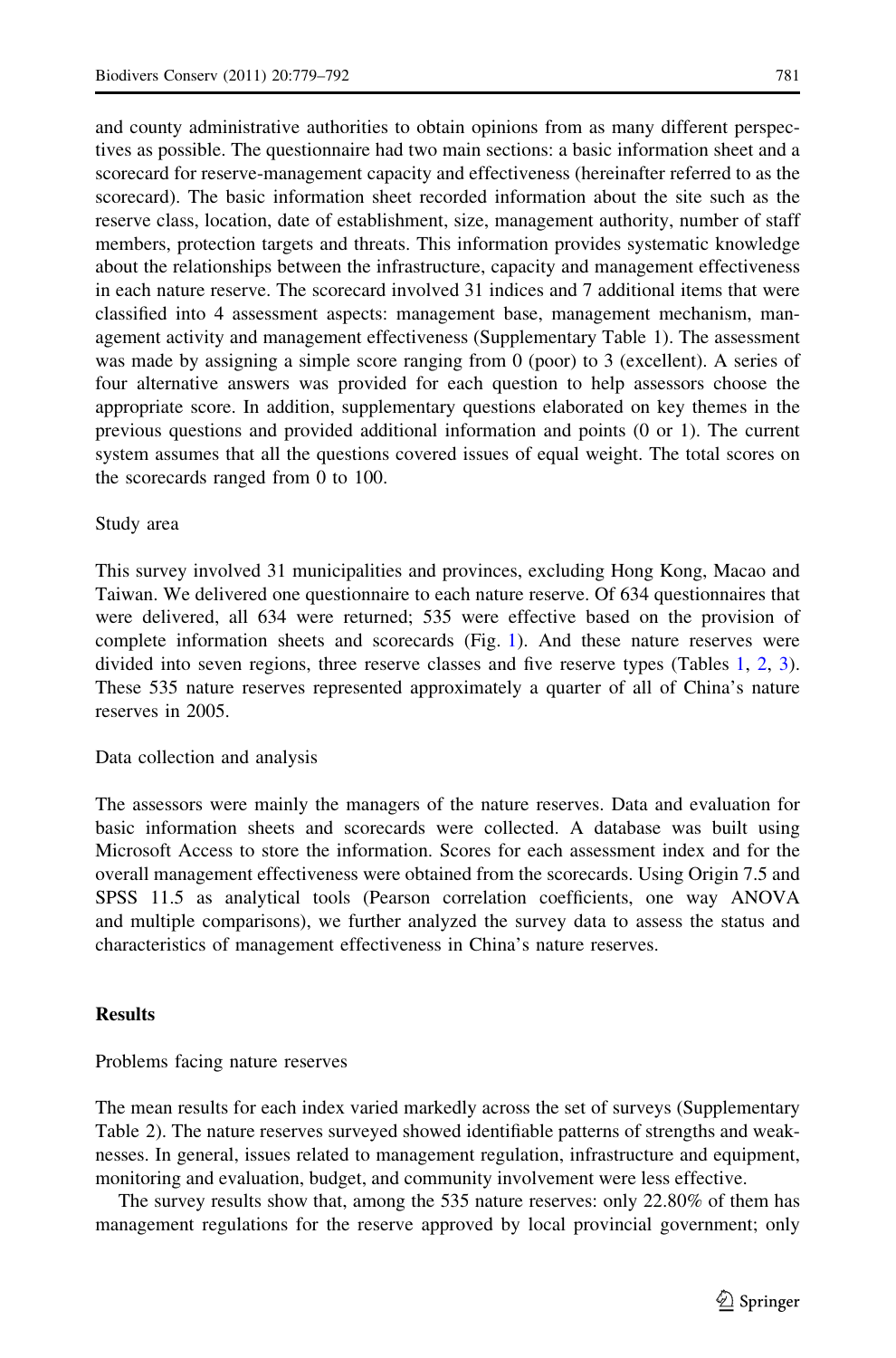<span id="page-3-0"></span>

Fig. 1 Distribution of nature reserves surveyed

Table 1 Regional locations of nature reserves surveyed

| Region           | Number | Provinces included                                      |
|------------------|--------|---------------------------------------------------------|
| Northeast        | 31     | Heilongjiang, Jilin and Liaoning                        |
| Northern China   | 80     | Beijing, Tianjin, Hebei, Shanxi and Inner Mongolia      |
| Eastern China    | 56     | Shanghai, Shandong, Anhui, Jiangsu, Zhejiang and Fujian |
| Central China    | 72     | Hunan, Hubei, Henan and Jiangxi                         |
| Southern China   | 86     | Guangdong, Guangxi and Hainan                           |
| Northwest        | 92     | Xinjiang, Gansu, Qinghai, Shanxi and Ningxia            |
| <b>Southwest</b> | 118    | Chongqing, Sichuan, Yunnan, Guizhou and Tibet           |

| <b>Table 2</b> Classes of nature |  |
|----------------------------------|--|
| reserves surveyed                |  |

| <b>Table 2</b> Classes of nature<br>reserves surveyed | Reserve class          | Number |
|-------------------------------------------------------|------------------------|--------|
|                                                       | National               | 160    |
|                                                       | Provincial (municipal) | 361    |
|                                                       | Country/district       | 14     |
|                                                       |                        |        |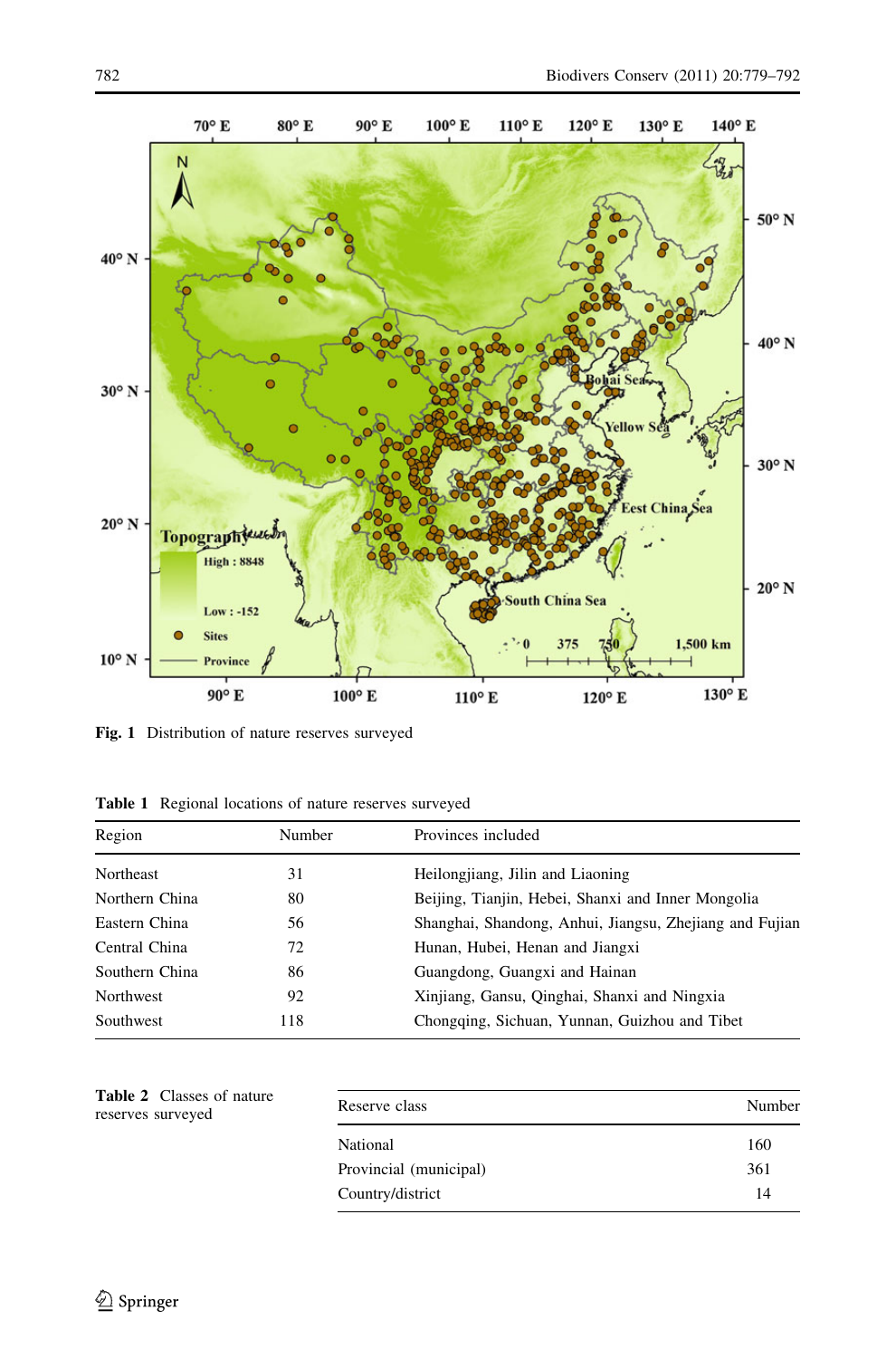<span id="page-4-0"></span>

| <b>Table 3</b> Reserve types of nature<br>reserves surveyed | Reserve type                   | Number |  |
|-------------------------------------------------------------|--------------------------------|--------|--|
|                                                             | Forest ecosystem               | 336    |  |
|                                                             | Wild fauna                     | 91     |  |
|                                                             | Inland wetlands                | 72     |  |
|                                                             | Wild flora                     | 21     |  |
|                                                             | Desert and grassland ecosystem | 14     |  |

9.72% of them can meet the requirement for protection within their infrastructure and protection station; and only 2.62% of them can meet the equipment requirements for protection and this equipment could be maintained well and play its function fully.

The percentage of nature reserves surveyed that have budget for reserve staff's salary from government and enough fund for staff's salary and other benefits is 11.4%; only 2.06% of them have enough financial support for reserve daily management activities from government; only 5.98% of them use most of their budgets which are enough for all targets for protection  $(>=70\%)$ .

The results show that, only 9.72% of nature reserves surveyed make good use of a systematic monitoring for major protection targets and biological resources; 10.84% of them have set up a monitoring and evaluation system which is well implemented and used in adaptive management.

Local communities could directly participate in making decisions relating to management and influence the decisions in only 5.98% of the nature reserves surveyed; a comanagement committee or a counterpart agency exists in only 7.29% of them, launching periodic co-management activities with certain effects.

Primary influencing factors

## Reserve class

The total scores for management effectiveness were analyzed according to the reserve classes (Fig. [2](#page-5-0)). In a one-way ANOVA, the scores for overall management effectiveness exhibited highly significant differences among reserve classes  $(P \lt 0.01)$ . A multiplecomparisons test revealed that the scores for national-class reserves were substantially higher than those for the other two classes ( $P \lt 0.01$ ), but there was no significant difference in scores between provincial and county reserves ( $P > .05$ ) (Table [4](#page-5-0)). National-class nature reserves in China receive more political support and more stable financial allocation from the government, which provides a more positive environment and adequate funding for reserve construction and capacity building (Liu et al. [2008\)](#page-12-0).

## Time since establishment

The total scores for management effectiveness were analyzed according to the time since establishment. The scores of nature reserves established in the same year were averaged. The total scores for management effectiveness exhibited a strong positive correlation with the time since establishment (Fig. [3,](#page-6-0)  $r = .64$ ,  $P \lt .01$ ). Older nature reserves tended to have higher scores, suggesting that given more time and effort, reserve management can improve. Moreover, most of the older nature reserves surveyed belonged to the national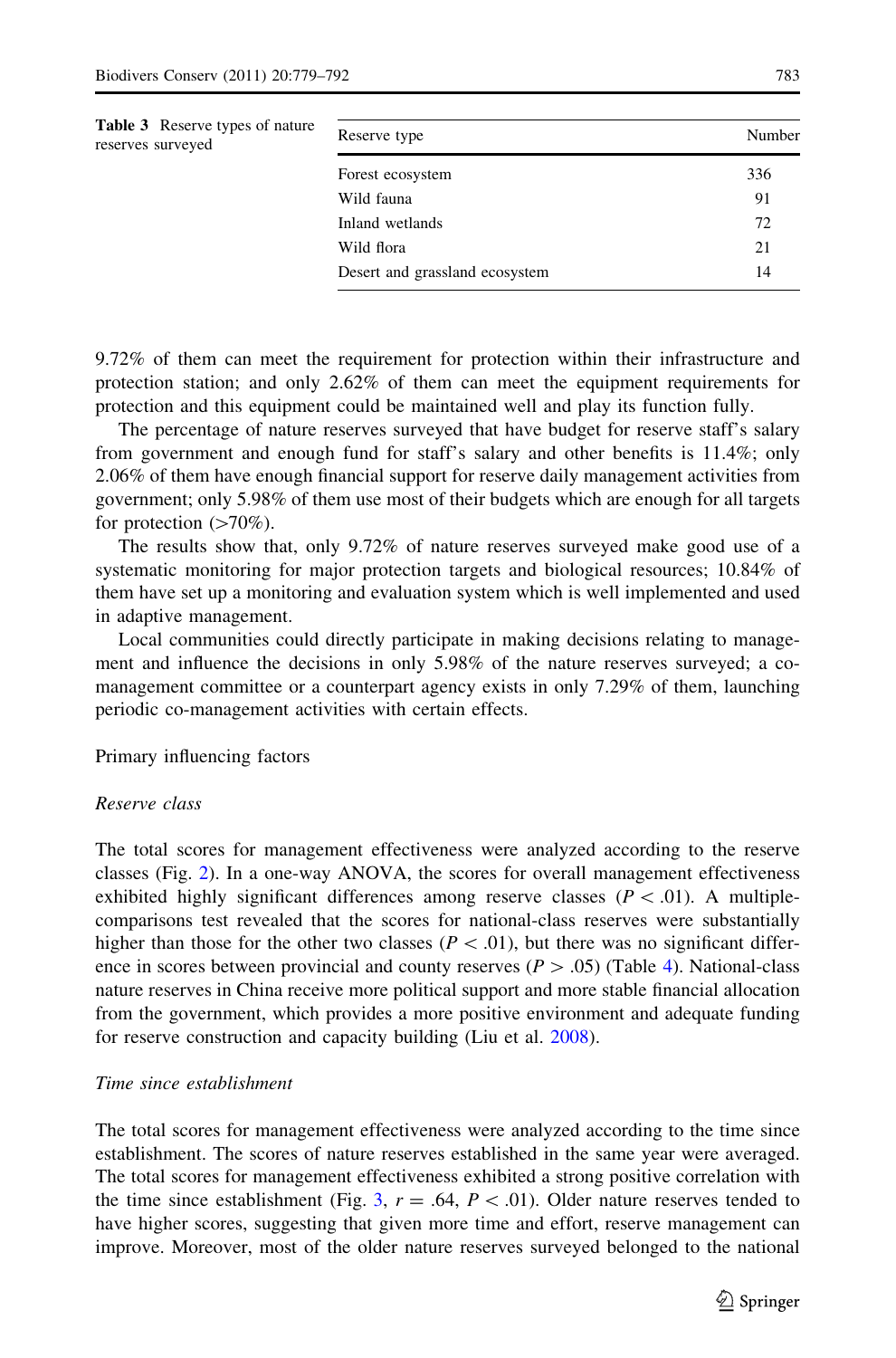<span id="page-5-0"></span>

Fig. 2 Average scores for the overall management effectiveness of different reserve classes

| Dependent<br>variable | I group    | J group    | Mean difference<br>$(I-J)$ | Std.<br>error | Significance | 95% Confidence<br>interval |                |
|-----------------------|------------|------------|----------------------------|---------------|--------------|----------------------------|----------------|
|                       |            |            |                            |               |              | Lower<br>bound             | Upper<br>bound |
| Total score LSD       |            |            |                            |               |              |                            |                |
|                       | National   | Provincial | 12.810*                    | 1.331         | .000         | 10.194                     | 15.425         |
|                       |            | County     | 11.760*                    | 3.889         | .003         | 4.120                      | 19.401         |
|                       | Provincial | County     | $-1.049$                   | 3.798         | .782         | $-8.510$                   | 6.411          |

Table 4 Multiple comparisons of reserves in different classes

\* The mean difference is significant at the .05 level

class and may thus have received more political and budgetary support from the government, as discussed above.

However, there are many exceptions to this rule. For instance, Yunnan Chaotianma Nature Reserve, established in 1956, received an overall score of only 48, while Inner Mongolia Huanggangliang Nature Reserve, established in 2004, received a score of 72. Similar discrepancies occurred in many other reserves. These many exceptions suggest that particular strengths and weakness may be endemic to some nature reserves and that unless targeted management actions are taken, time alone will not improve the management or condition of these reserves. If nature reserves are failing to address major management problems, state their management objectives precisely and implement management plans and activities to achieve those goals, they may even become less effective as time goes by.

## Distribution region

The total scores for management effectiveness were analyzed according to the distribution regions. Reserves in the Northwest received the lowest scores; while reserves in the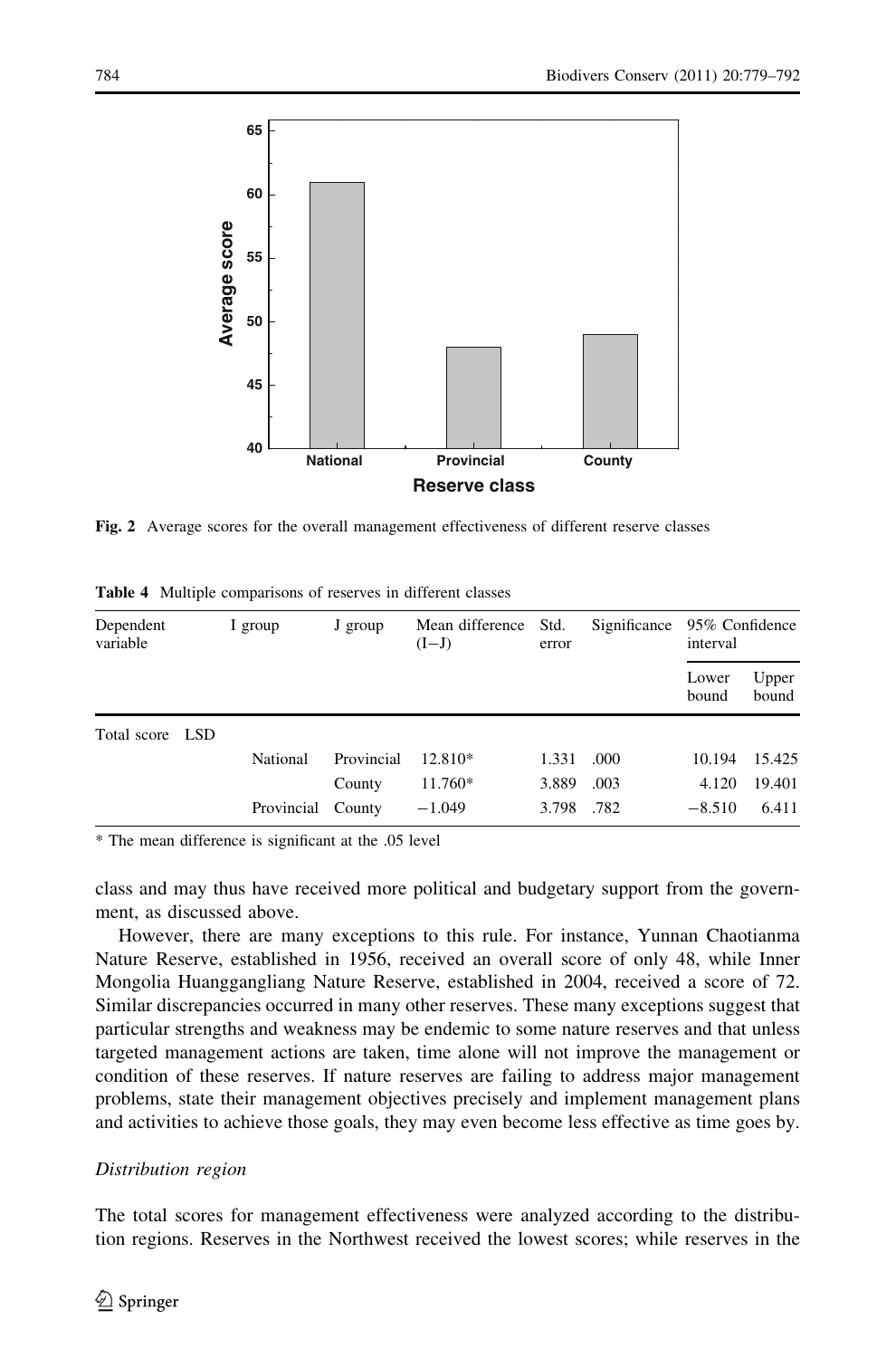<span id="page-6-0"></span>

Northeast received the highest scores (Fig. 4). A one-way ANOVA showed that the scores for overall management effectiveness differed significantly among regions  $(P < .01)$ .

Because China encompasses a vast area, different regions vary considerably in natural environments, cultural backgrounds, and economic conditions. Generally, nature reserves that are located in regions with more favorable natural environments and economic conditions can be expected to have better natural-resource conditions and funding support for their development. Meanwhile, people in these regions may have greater knowledge about the values and functions of nature reserves, which would also have a positive effect on the implementation of reserve-management policies and activities.



Fig. 4 Average scores for the overall management effectiveness of different regions. Note: 1 Northeast, 2 northern China, 3 eastern China, 4 southern China, 5 central China, 6 northwest, 7 southwest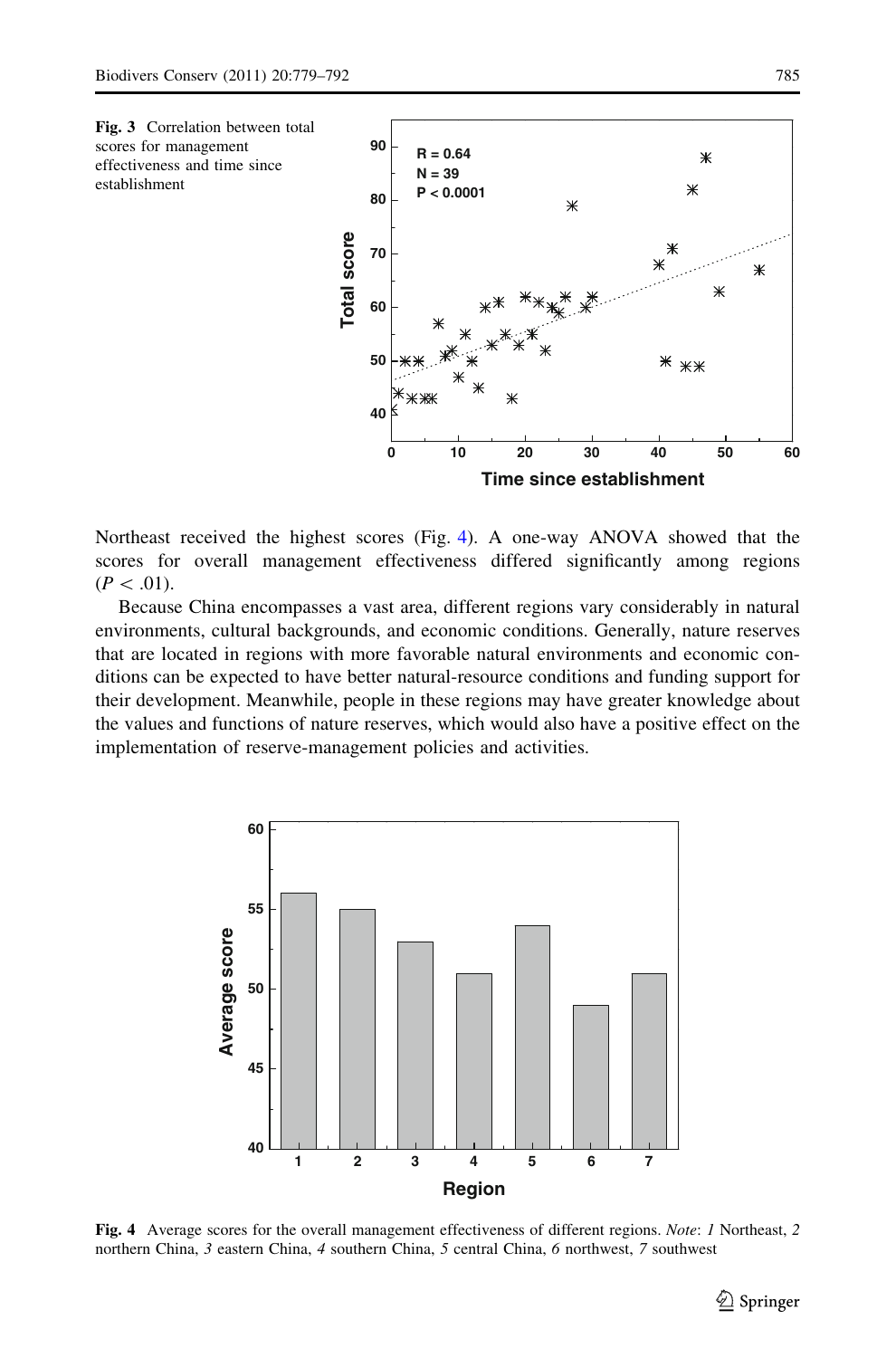## Economic condition

To some extent, the gross domestic product (GDP) represents the economic conditions of the districts where nature reserves are located. Supplementary Table 3 shows the GDP of 31 municipalities and provinces in 2005, according to the 2006 statistical yearbook of China (National Bureau of Statistics of China [2007\)](#page-12-0). The scores of nature reserves in the same municipality or province were averaged. Data for the single reserve surveyed in Shanghai were removed because this sample size was too small to obtain statistical significance. Total scores for management effectiveness exhibited a strong positive correlation with GDP (Fig. 5,  $r = .39, P < .05$ ).

Financial allocation from the local government is the primary budgetary resource for reserve construction and management (Ouyang et al. [2006\)](#page-13-0). Continuous funding is necessary to guarantee the normal operation of reserves. As a result, there is a strong relationship between the management effectiveness of nature reserves and local economic development.

## **Staffing**

Among 535 effective questionnaires, 438 provided valid data on staff number. The staffing issue was explored by examining the relationship between the number of staff members and the overall management effectiveness. The results indicate that staff numbers are strongly correlated with overall management effectiveness ( $r = .30$ ,  $P \lt .01$ ) (Fig. [6](#page-8-0)). Total scores are basically proportional to staff numbers, clearly demonstrating the importance of adequate staffing.

Adequacy of training is inconsistent across the surveyed reserves, with many reserves with low staffing levels also reporting that their staffs face serious shortfalls in training and capacity building. Adequate and well-trained staff members can perform their management duties more effectively and are a basic condition for the efficient management of nature reserves (Dudley et al. [2004,](#page-12-0) [2007;](#page-12-0) Lacerda [2004\)](#page-12-0).

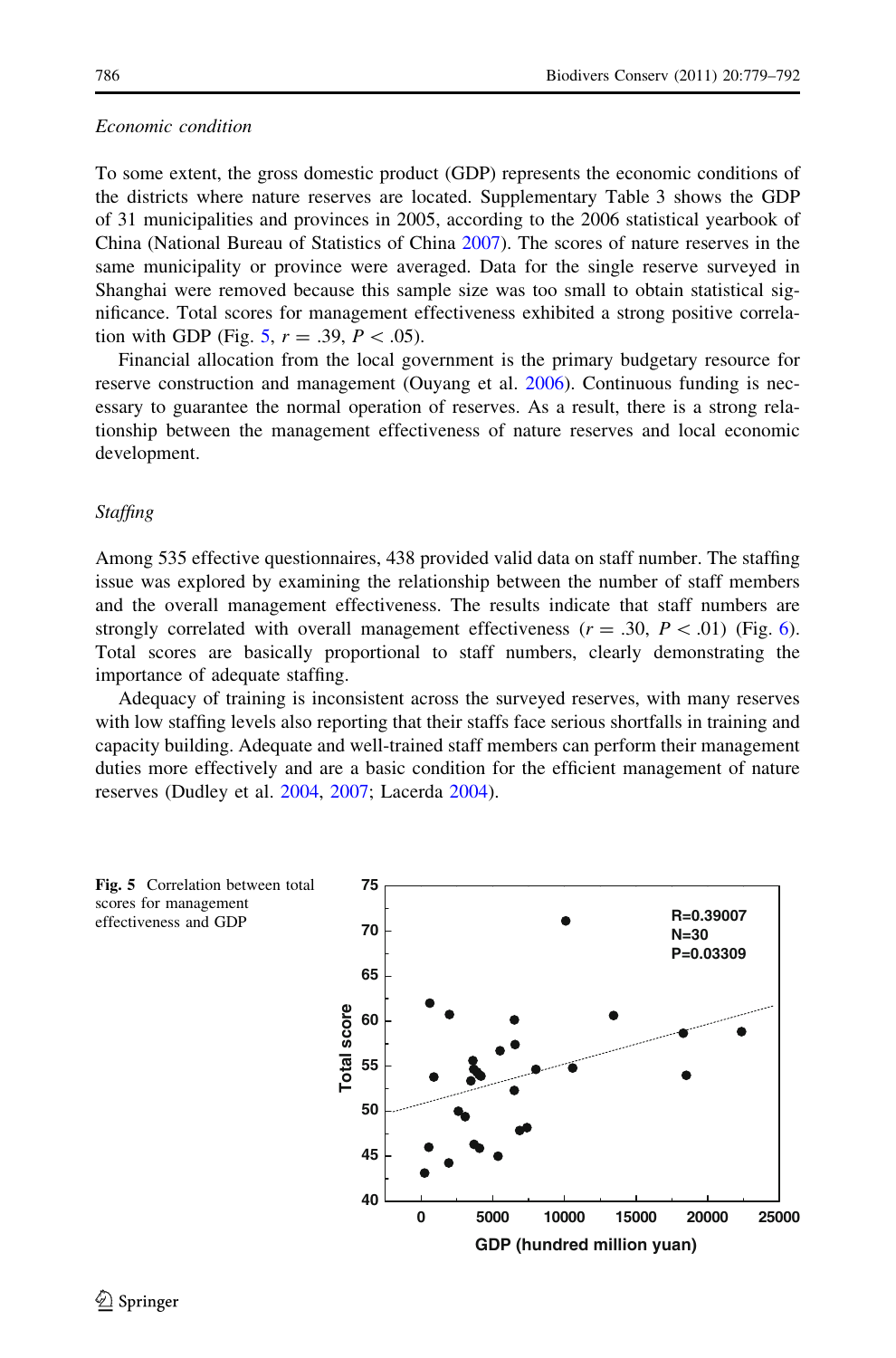<span id="page-8-0"></span>

Fig. 6 Correlation between total scores for management effectiveness and staff numbers

## Assessment index

Pearson correlation coefficients were used to measure the association between the 3 assessment indices representing management effectiveness and other 28 assessment indices. Personnel management has the strongest correlation with management effectiveness (Table 5). Besides, resource management, monitoring and evaluation, and management plan are very important for achieving the effective management.

As seen by the every single assessment index, condition assessment reporting the management status of protection targets has the strongest correlation with resource management that evaluates the requirements for active management of critical ecosystems, species and habitats. It indicates that the key protection targets would be the focus on reporting the management status of protection targets in nature reserves. Whether the reserve has the rights of forest and land for whole reserve has the largest effects on control of accessing or using of the reserve in accordance with designated objectives. And excellent personnel management makes the staffs work with more passions, which plays an active role in improving the relationships between reserves and communities.

|                           | Condition<br>assessment | Access<br>assessment | Coordinative development between<br>the reserve and community | Management<br>effectiveness |
|---------------------------|-------------------------|----------------------|---------------------------------------------------------------|-----------------------------|
| Personnel management      | $.333**$                | $.338**$             | $.351**$                                                      | .466**                      |
| Resource management       | $.418**$                | $.304**$             | 298**                                                         | $.462**$                    |
| Monitoring and evaluation | $.333**$                | $.291**$             | $287**$                                                       | $.414**$                    |
| Management plan           | $.366**$                | $.256**$             | $.283**$                                                      | $.410**$                    |
| Land/forest authorities   | $172**$                 | .359**               | $.126**$                                                      | $.302**$                    |
|                           |                         |                      |                                                               |                             |

Table 5 Correlation coefficients of the indices influencing reserve management effectiveness

\*\* Correlation is significant at the .01 level (2-tailed); \* correlation is significant at the .05 level (2-tailed)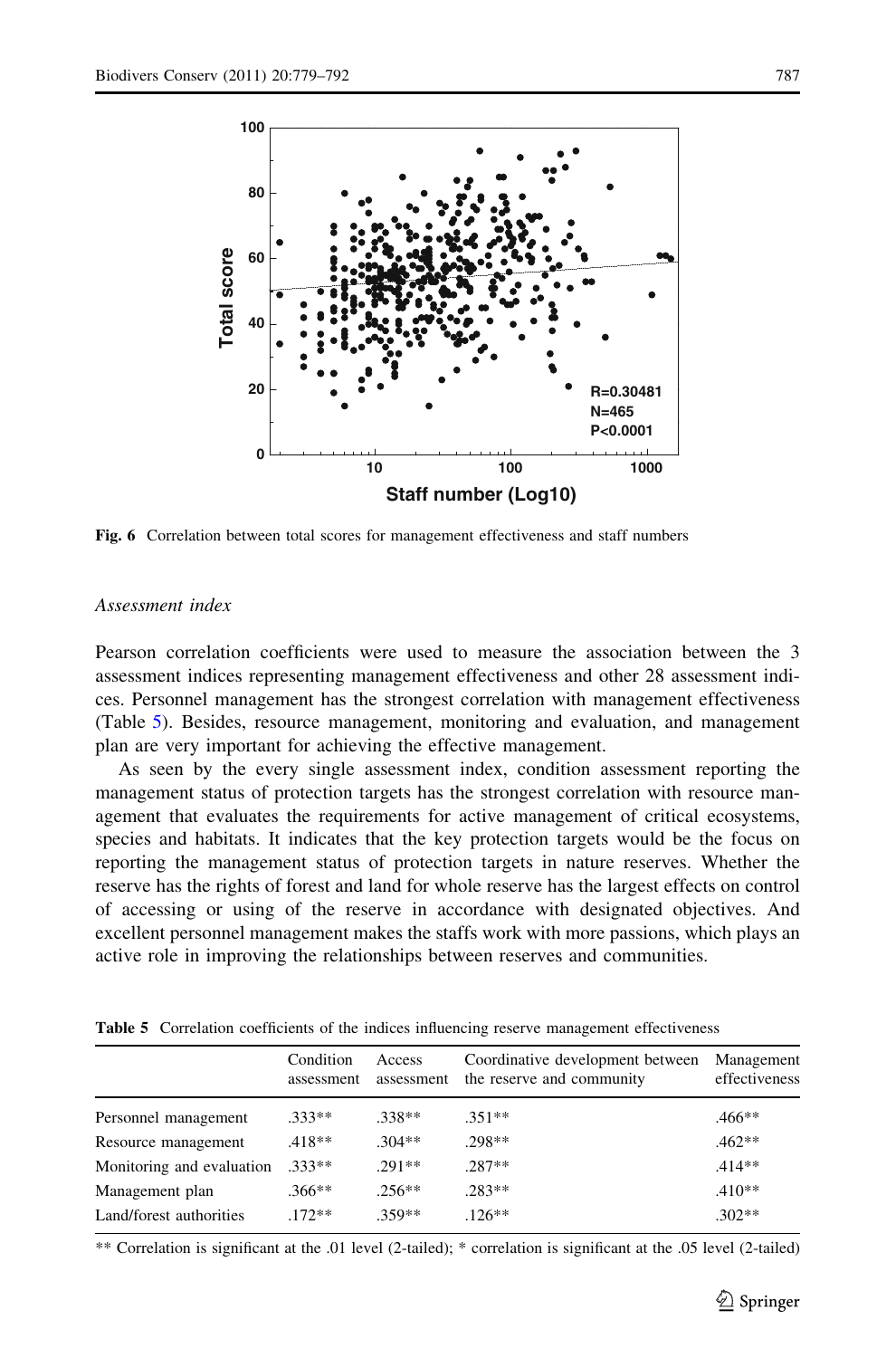## Recommendations

These survey results allow us to formulate some general observations. Among the assessment indices, issues related to management regulation, infrastructure and equipment, monitoring and evaluation, budget and community involvement received the lowest scores. These issues are the weak links in nature-reserve management. Considering the influencing factors analyzed, nature reserves in higher reserve classes, those that were established earlier, those that are located in areas with better economic conditions and those that have adequate staffing are likely to be more effective than those that lack these conditions. And the assessment indices of personnel management, resource management, monitoring and evaluation, and management plan had more effects on the management effectiveness.

From the above generalizations, we make the following recommendations in five areas:

(1) Laws and regulations: The ''Law on the Management of Nature Reserves in China'', enacted in 1994, is the basis for the management of nature reserves. Many other laws and regulations have been issued, such as the ''Forestry Legislation Law in China'', ''Law of The People's Republic of China on Water and Soil Conservation'', ''Law of the People's Republic of China on the Protection of Wildlife'', etc. These laws and regulations, together with administrative regulations from different levels of government departments, constitute legal systems for the establishment and management of nature reserves. However, some problems have appeared during the practical implementation of these laws and regulations. For instance, laws or regulations from different departments may contradict each other, and many laws or regulations cannot be easily implemented due to the absence of specific operative regulations. Therefore, it is urgently necessary to make these laws and regulations consistent and operational. It is also very important for the management of each nature reserve to improve its ability to implement the relevant laws and regulations. Because the aim of a nature reserve is to protect biodiversity within the reserve, the power to implement laws and regulations should be entrusted to the reserve managers.

(2) Capacity building: To meet the requirement of protecting biodiversity, all necessary departments should be established within the nature reserve and should be adequately staffed, including administration, protection, scientific research and education, resource utilization, community affairs and policy stations. Basic equipment or facilities such as work stations and patrol roads should be available in all nature reserves. New techniques and equipment, such as 3S techniques (Geographic Information System (GIS), Remote Sensing (RS), and the Global Positioning System (GPS)), should be widely used in the management of nature reserves. Civil-service systems can be implemented in nature reserves. Staff should be enrolled according to the national rules of civil service and should be paid according to the rules. This would be an effective solution to the inadequacy and instability of staffing. Furthermore, regular training should be organized to improve staff members' professional abilities so that they can work more efficiently to improve the management of the reserve (Tshering [2003](#page-13-0); Tyrlyshkin et al. [2003](#page-13-0); Nemekhjargal and Belokurov [2005](#page-12-0)). All of these measures for capacity building would facilitate the improvement of resource management in the nature reserves.

(3) Management of local communities: Reserves will survive only if the surrounding community's legitimate concerns are respected and addressed (Liu et al. [2003;](#page-12-0) Nautiyal and Kaechele [2007](#page-12-0)). To achieve the conservation goals of nature reserves, the relationships between nature-reserve administration and local communities should be harmonized.

First, ecological-compensation mechanisms should be established at the national level. These mechanisms may include subsidized loans for poverty alleviation or protection funds (Miao et al. [2006](#page-12-0)). Secondly, community affairs departments should be established in all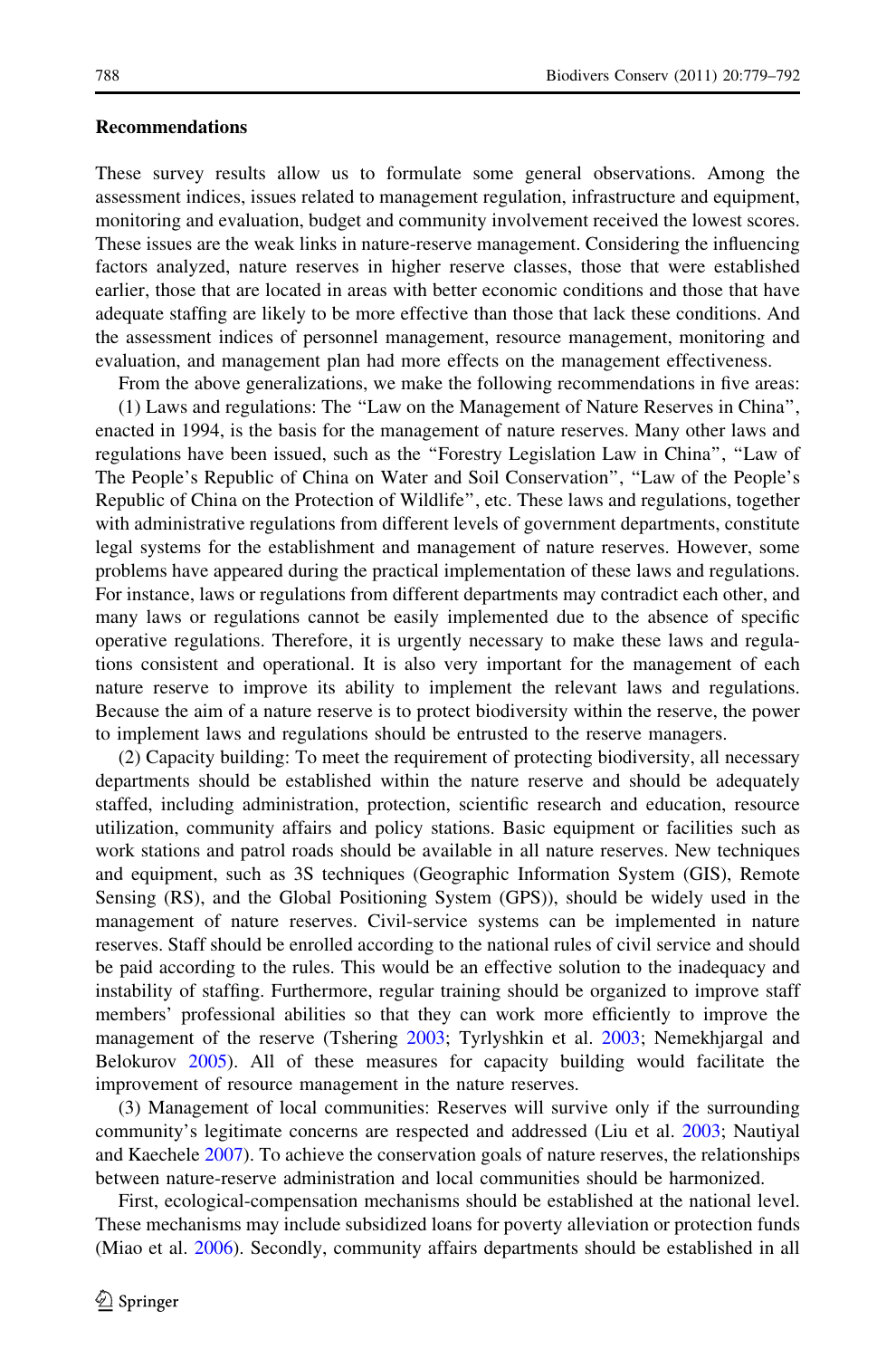nature reserves to facilitate economic development in the surrounding communities, to address the specific requirements of those communities, and to smooth the relationship between development and protection. Community co-management must be applied in the process of reserve management. Many studies have indicated that management plans and management activities have been carried out successfully in many reserves because of the participation of local communities (Borrie et al. [1998;](#page-11-0) Hayes [2006](#page-12-0); Schwartzman et al. [2000\)](#page-13-0). Thirdly, improvement of living standards in surrounding communities is an important component of the resolution of conflicts between reserves and their surrounding communities (Jim and Xu [2002](#page-12-0); Zhang et al. [2006](#page-13-0)), and also an important criterion for nature-reserve management. Many approaches can be found to facilitate community economic development. For example, providing positions for local citizens in the management of the reserve or in the development of tourism would also reduce the cost of monitoring and protection (Ouyang et al. [2002](#page-13-0); Hayes [2006\)](#page-12-0). Other examples include improving the productivity of local communities by bringing in talent and capital and by helping local citizens to improve their sense of ecological education and investment in environmental protection.

(4) Funding: Underfunding of protected areas appears to be a systemic problem in many countries (Ervin [2003b\)](#page-12-0). Funding shortages and inefficient management of funds directly influence the management effectiveness of nature reserves (Ouyang et al. [2006\)](#page-13-0).

First, investment from the government should be strengthened, and different strategies of budgetary support should be implemented in different types of reserves, such as developing reserve industries, seeking public and international funding, and promoting international project co-operations (Tyrlyshkin et al. [2003](#page-13-0); Yang [1999](#page-13-0); Zhu [2001\)](#page-13-0). Second, a fair mechanism of distributing those funds is urgently needed to ensure that beneficial units receive sufficient support to help restore ecosystems or maintain biodiversity. In addition, budgetary management must be strengthened to make sure that the budget is effectively used for the protection of ecosystems. The budgetary mechanisms of the government should guide the application of funds to promoting staff quality and training, as well as to controlling investments in infrastructure. The budget of a nature reserve should not be used for tourism or economic development disguised as equipment investment.

(5) Planning, monitoring and evaluation: The biodiversity conservation outcomes are most likely to be related to the adequacy of dedicated resources and of monitoring programs, the explicit identification of clear objectives with associated performance indicators, and the considered application of management prescriptions (Parr et al. [2009](#page-13-0)). Master plans and management plans with predefined conservation goals should be developed and implemented in all nature reserves in China. The ultimate success of any natural system will depend on science-based management plans (Margules and Pressey [2000\)](#page-12-0). Because tourists might cause substantial negative environmental effects (Jiang et al. [2006;](#page-12-0) Zhu [2004\)](#page-13-0), control or management of tourism is needed before these negative effects take place. Therefore, reasonable management plans should be established as soon as possible to achieve the goal of ecotourism (Lv [1998;](#page-12-0) Yu [2005](#page-13-0)).

The monitoring programs should be developed closely related to the objectives of management plans (Alexander and Rowell [1999\)](#page-11-0). A detailed system of indices for longterm monitoring and evaluation which could provide species-level data or other quantitative data needed for assessment should be established and applied (Stem et al. [2005;](#page-13-0) Struhsaker et al. [2005](#page-13-0); Vellak et al. [2009](#page-13-0)). The results of continuous monitoring and regular evaluation could be used to inform the prioritization of activities and funding for all nature reserves, and modify management plans and policies (Hockings [1998](#page-12-0); Danielsen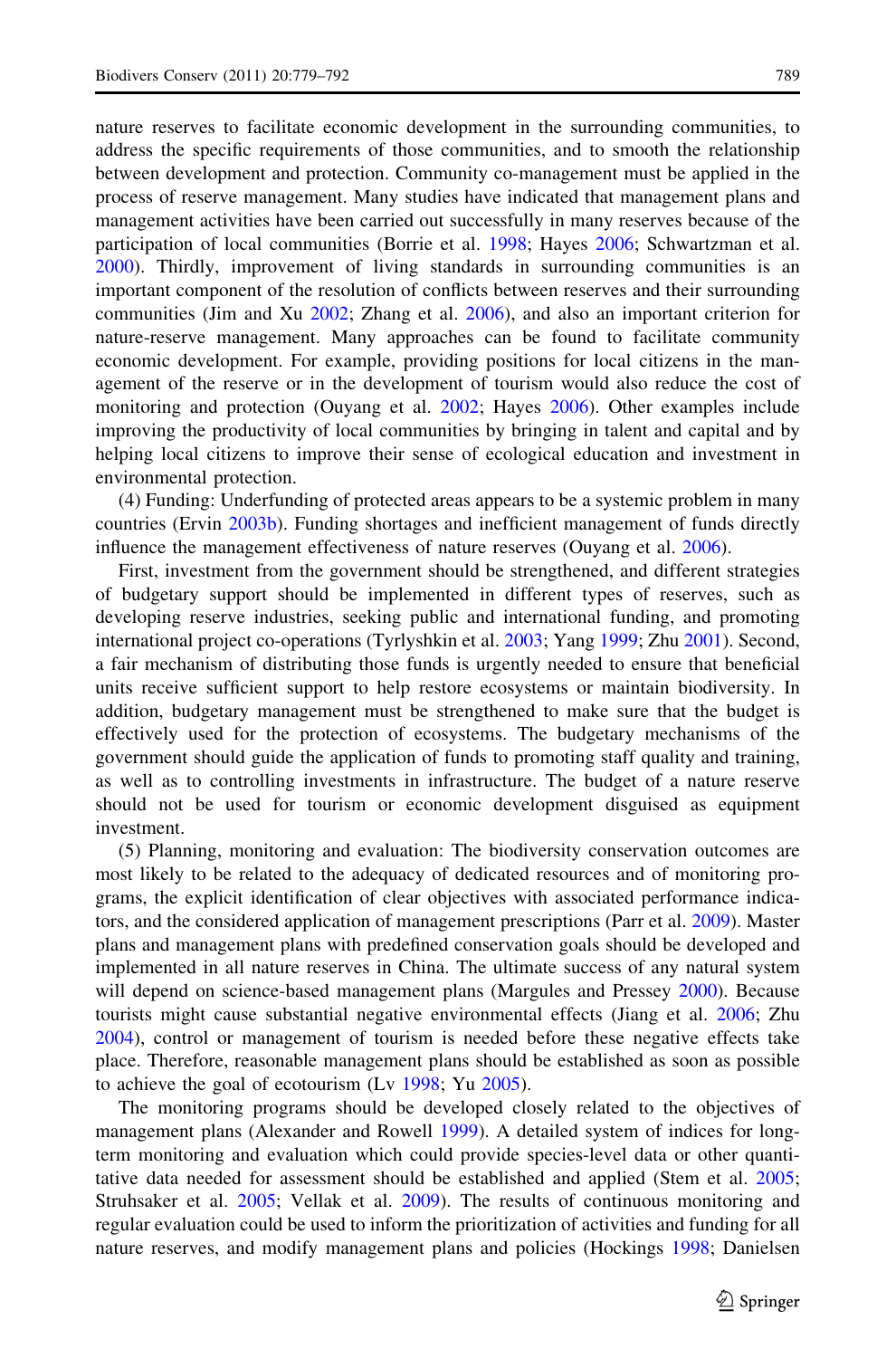<span id="page-11-0"></span>et al. 2000). Monitoring and evaluation can help planners and managers to assess the extent to which their plans have been implemented and resources have been conserved (Day et al. [2002;](#page-12-0) Pullin and Knight [2005](#page-13-0)). Moreover, this evaluation process can provide important scientific evidence to help government and civil society track the effectiveness of nature reserves, which should be integral activities within reserve management (Danielsen et al. 2000; Dudley et al. [2004;](#page-12-0) Hockings [2003](#page-12-0)).

# Conclusion

The Chinese government has often been more concerned with the numbers and total area of reserves than with their effectiveness (Xu and Melick [2007](#page-13-0)). As a result, many problems have emerged such as obscure laws and regulations, lack of funding for management, inadequate participation of local communities, and inadequacy of planning and monitoring. All of these shortages are reflected in our assessment results, which basically represent the current status of the management effectiveness of nature reserves in China. The inadequate level of management effectiveness represents a warning and a challenge for governments and nature-reserve managers to improve their effectiveness.

Nature reserves have been established due to the high degree of biodiversity, the existence of species richness and the uniqueness of ecosystems. Therefore, the most important consideration in nature-reserve management is to protect these values more effectively. Rather than creating new nature reserves, we argue that China would be better advised to embark on the arduous process of improving the management effectiveness of nature reserves. Assessment of management effectiveness is an effective monitoring tool for measuring and reporting the progress of management and should be applied every 2 years (Stolton et al. [2007](#page-13-0)). To be truly effective, the results of these assessments must be carefully balanced and integrated with real-world considerations that ultimately decide whether a conservation strategy will succeed or fail (Caro et al. 2009).

Acknowledgments This study was funded by the grant from the Major State Basic Research Development Program of China (973 Program) (No. 2009CB421104), and the WB/WWF alliance project. We would like to acknowledge the state forestry administration of China, forestry departments of 31 municipalities and provinces, 634 nature reserves administration for finishing the scorecard survey. We also thank the anonymous referees for their constructive suggestions on this paper.

## **References**

- Alexander M, Rowell TA (1999) Recent developments in management planning and monitoring on protected sites in the UK. Parks 9:50–55
- Borrie WT, McCool SF, Stankey GH (1998) Protected area planning principles and strategies. In: Lindberg K, Wood ME, Engeldrum D (eds) Ecotourism: a guide for planners and managers, vol 2. The Ecotourism Society, North Bennignton, VT, pp 133–154
- Caro T, Gardner TA, Stoner C, Fitzherbert E, Davenport TRB (2009) Assessing the effectiveness of protected areas: paradoxes call for pluralism in evaluating conservation performance. Divers Distrib 15:178–182

Courrau J (1999) Strategy for monitoring the management of protected areas in Central America. [http://pdf.dec.org/pdf\\_docs/Pnack050.pdf](http://pdf.dec.org/pdf_docs/Pnack050.pdf)

Danielsen F, Balete DS, Poulsen MK, Enghoff M, Nozawa C, Jensen AE (2000) A simple system for monitoring biodiversity in protected areas of a developing country. Biodivers Conserv 9:1671–1705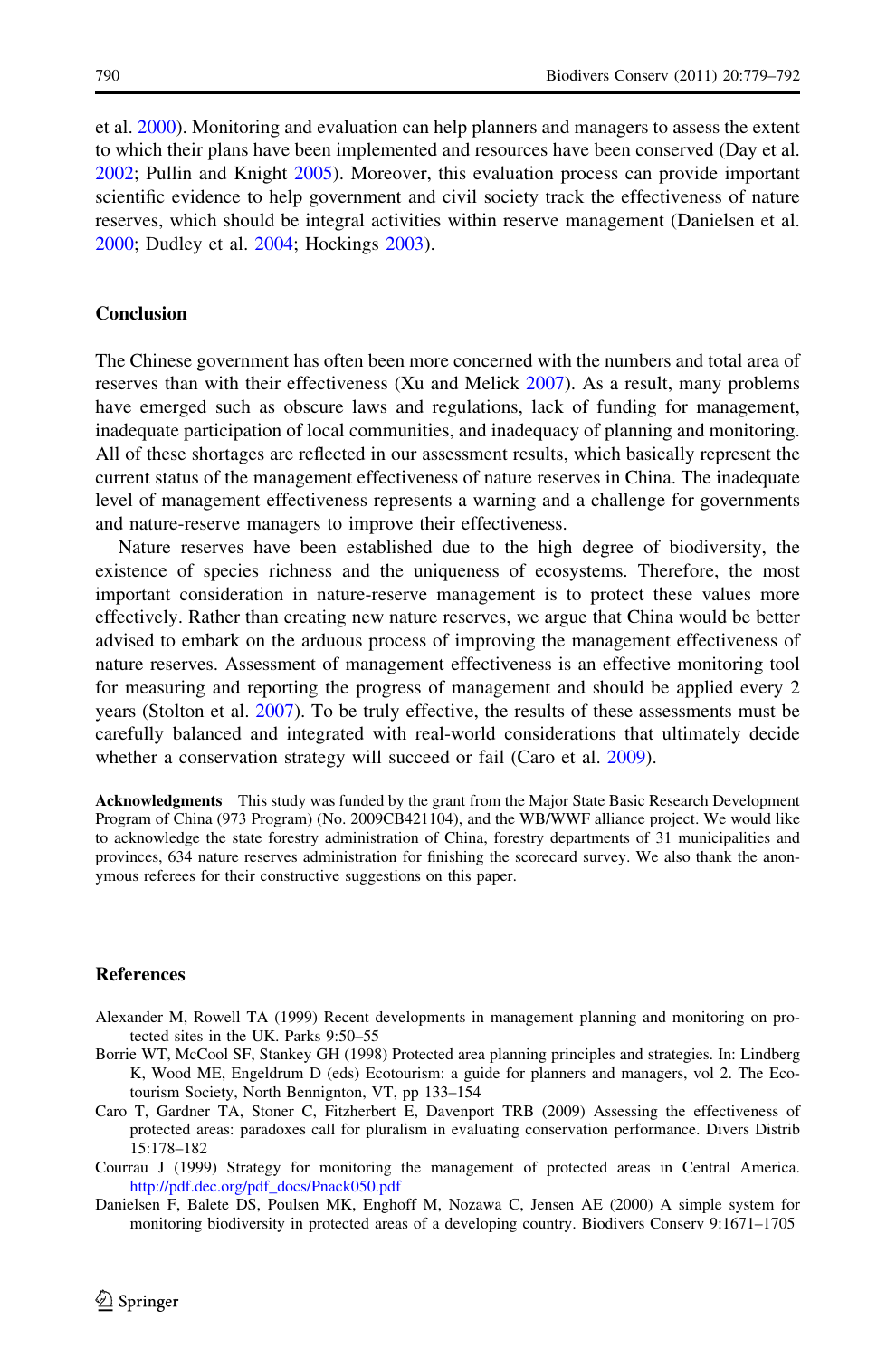- <span id="page-12-0"></span>Day J, Hockings M, Jones G (2002) Measuring effectiveness in marine protected areas—principles and practice. Paper presented at World Congress on Aquatic Protected Areas, Australia
- Dudley N, Hockings M, Stolton S (2004) Options for guaranteeing the effective management of the world's protected areas. J Environ Policy Plan 6:131–142
- Dudley N, Belokurov A, Higgins-Zogib L, Hockings M, Stolton S, Burgess N (2007) Tracking progress in managing protected areas round the world. WWF International, Gland

Ervin J (2003a) Protected area assessments in perspective. Bioscience 53:819–822

- Ervin J (2003b) Rapid assessment and prioritization of protected area management methodology. World Wide Fund for Nature (WWF), Gland
- Fischer F (2008) The importance of law enforcement for protected areas: don't step back! Be honest protect!. GAIA Ecol Perspect Sci Soc 17:101–103
- Hayes TM (2006) Parks, people, and forest protection: an institutional assessment of the effectiveness of protected areas. World Dev 34:2064–2075
- Hockings M (1998) Evaluating management of protected areas: integrating planning and evaluation. Environ Manag 22:337–345
- Hockings M (2000) Evaluating protected area management—a review of system for assessing management effectiveness of protected areas. University of Queensland, School of Natural and Rural System Management, Lawes
- Hockings M (2003) Systems for assessing the effectiveness of management in protected areas. Bioscience 53:823–832
- Hockings M, Stolton S, Dudley N (2002) Evaluating effectiveness—a summary for park managers and policy makers. World Wide Fund for Nature (WWF) and IUCN (International Union for Conservation of Nature), Gland
- Hockings M, Stolton S, Dudley N (2004a) Management effectiveness: assessing management of protected areas? J Environ Policy Plan 6:157–174
- Hockings M, Ervin J, Vincent G (2004b) Assessing the management of protected areas: the work of the world parks congress before and after Durban. J Int Wildl Law Policy 7:31–42
- Hockings M, Stolton S, Leverington F, Dudley N, Courrau J (2006) Evaluating effectiveness: a framework for assessing management effectiveness of protected areas, 2nd edn. IUCN, Gland
- Hockings M, Cook CN, Carter RW, James R (2009) Accountability, reporting, or management improvement? Development of a state of the parks assessment system in New South Wales, Australia. Environ Manag 43:1013–1025
- Howard PC, Davenport TRB, Kigenyi FW, Viskanic P, Baltzer MC, Dickinson CJ, Lwanga J, Matthews RA, Mupada E (2000) Protected area planning in the tropics: Uganda's national system of forest nature reserves. Conserv Biol 14:858–875
- Jiang L, Miao H, Ouyang Z (2006) An investigation of factors that influence the effects of management of protected areas. Acta Ecol Sin 26:3775–3781 (in Chinese)
- Jim CY, Xu SW (2002) Stifled stakeholders and subdued participation: interpreting local responses toward Shimentai nature reserve in South China. Environ Manag 30:327–341
- Lacerda L (2004) How effective are protected areas? A preliminary analysis of forest protected areas by WWF—the largest ever global assessment of protected area management effectiveness. World Wide Fund for Nature (WWF) International, Gland
- Liu J, Linderman M, Ouyang Z, An L, Yang J, Zhang H (2001) Ecological degradation in protected areas: the case of Wolong nature reserve for giant pandas. Science 292:98–101
- Liu J, Ouyang Z, Pimm SL, Raven PH, Wang X, Miao H, Han N (2003) Protecting China's biodiversity. Science 300:1240–1241
- Liu J, Miao H, Ouyang Z, Xu W, Zheng H (2008) Analyzing the effectiveness of community management in Chinese nature reserves. Biodivers Sci 16:389–398 (in Chinese)
- Lv Y (1998) The development and planning eco-tourism. J Nat Resour 13:81–86 (in Chinese)
- Margules CR, Pressey Rl (2000) Systematic conservation planning. Nature 40:243–253
- Miao H, Ouyang Z, Wang X (2006) Research on community participation mechanism of China's nature reserves. For Res 7:57–68 (in Chinese)
- National Bureau of Statistics of China (2007) China statistical yearbook in 2006. [http://www.](http://www.stats.gov.cn/tjsj/ndsj/2006/indexch.htm) [stats.gov.cn/tjsj/ndsj/2006/indexch.htm](http://www.stats.gov.cn/tjsj/ndsj/2006/indexch.htm)
- Nautiyal S, Kaechele H (2007) Adverse impacts of pasture abandonment in Himalayan protected areas: testing the efficiency of a Natural Resource Management Plan (NRMP). Environ Impact Assess Rev 27:109–125
- Nemekhjargal B, Belokurov A (2005) Management effectiveness assessment of the Mongolian Protected Areas System using WWF' RAPPAM methodology. World Wide Fund for Nature (WWF), Ulaanbaatar